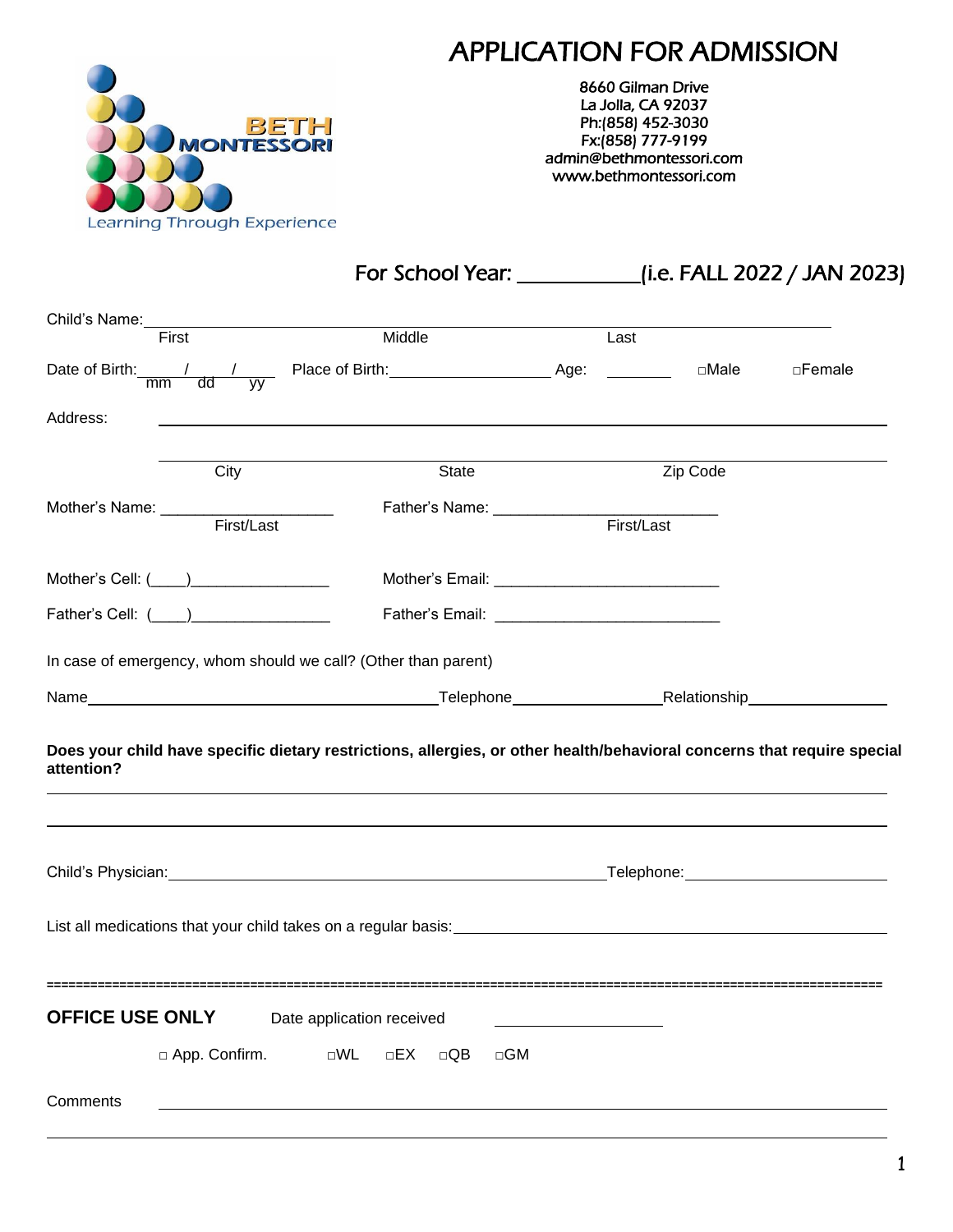#### **MOTHER'S INFORMATION FATHER'S INFORMATION**

| Home Address (if different from student):                                                                                                                                                                                            |  | Home Address (if different from student): |           |  |
|--------------------------------------------------------------------------------------------------------------------------------------------------------------------------------------------------------------------------------------|--|-------------------------------------------|-----------|--|
|                                                                                                                                                                                                                                      |  |                                           |           |  |
| Place of Employment: 2004                                                                                                                                                                                                            |  |                                           |           |  |
| Profession: 2008 - 2008 - 2018 - 2019 - 2019 - 2019 - 2019 - 2019 - 2019 - 2019 - 2019 - 2019 - 2019 - 2019 - 2019 - 2019 - 2019 - 2019 - 2019 - 2019 - 2019 - 2019 - 2019 - 2019 - 2019 - 2019 - 2019 - 2019 - 2019 - 2019 -        |  |                                           |           |  |
|                                                                                                                                                                                                                                      |  |                                           |           |  |
| Parent Status: _______ Married __________ Separated ________Widowed ________Divorced                                                                                                                                                 |  |                                           |           |  |
|                                                                                                                                                                                                                                      |  |                                           |           |  |
| Number of additional children in the family:                                                                                                                                                                                         |  |                                           |           |  |
|                                                                                                                                                                                                                                      |  |                                           |           |  |
|                                                                                                                                                                                                                                      |  |                                           |           |  |
| Name <b>Mame Mame Contract Contract Contract Contract Contract Contract Contract Contract Contract Contract Contract Contract Contract Contract Contract Contract Contract Contract Contract Contract Contract Contract Contract</b> |  |                                           |           |  |
| (Only Children in our Primary Program are expected to be Toilet Trained)                                                                                                                                                             |  |                                           | Partially |  |
|                                                                                                                                                                                                                                      |  |                                           |           |  |
| Primary language spoken at home: example and the state of the state of the state of the state of the state of the state of the state of the state of the state of the state of the state of the state of the state of the stat       |  |                                           |           |  |

#### **EDUCATIONAL PHILOSOPHY**

How do you view your child in terms of their social, emotional, physical and language development? Any specific concerns?

What are your educational goals and/or expectations for your child? How do you see Beth Montessori facilitating these goals and/or expectations?

Has your child previously attended any other school or educational/enrichment program?

How did you hear about us? Did someone specifically refer you to our school? <u>New Your American manual restriction</u>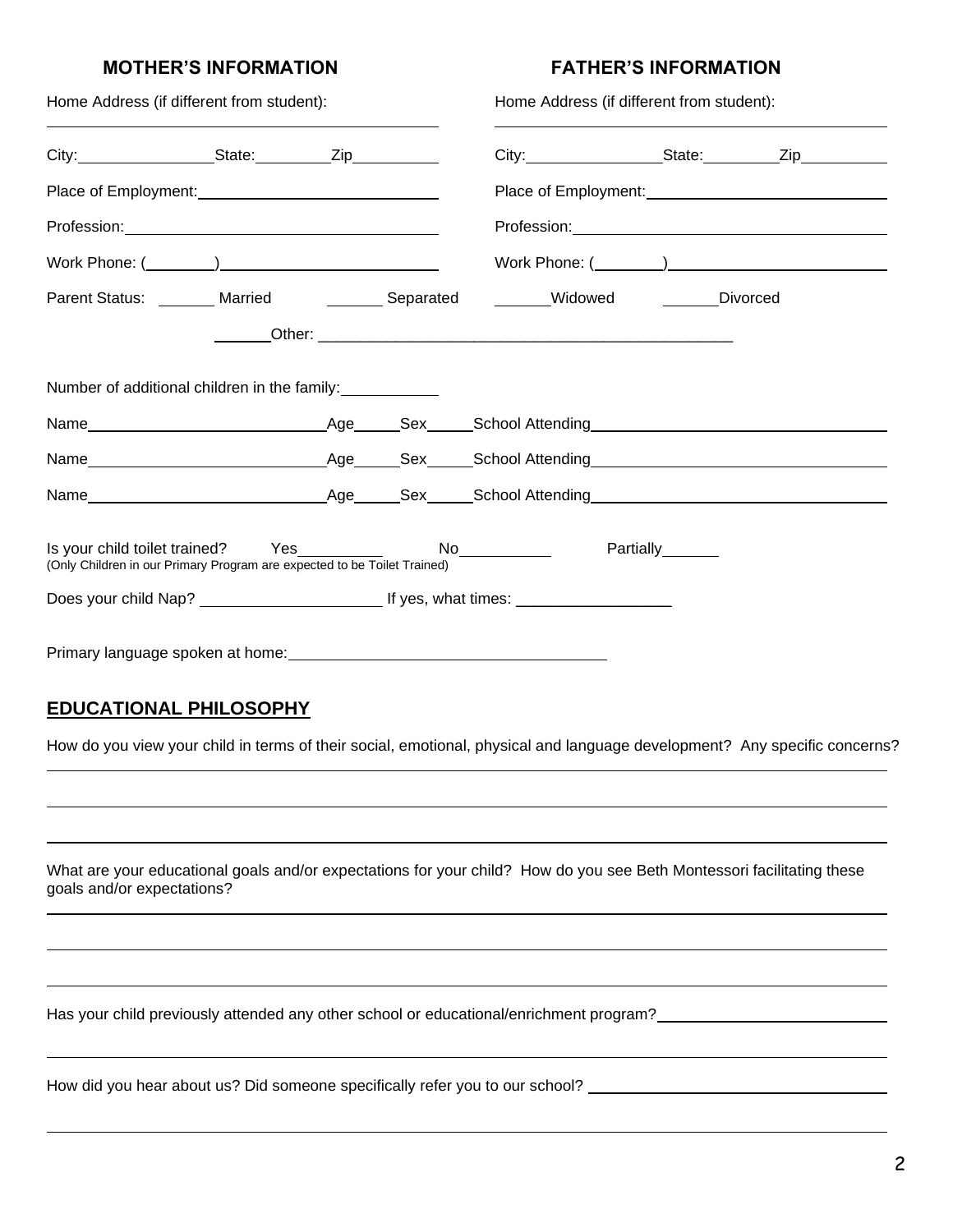## Beth Montessori Admissions Policies

- 1. Beth Montessori accepts children regardless of race, color, creed or national/ethnic origin.
- 2. Beth Montessori is a private school dedicated to academic excellence in early childhood education. It is NOT a "Day Care" center! As a Jewish preschool, we offer both a secular and Judaic curriculum based on Dr. Maria Montessori's proven philosophy and principles. Additionally, we are a Bilingual School offering both English and Spanish throughout all our environments.
- 3. Our programs are only offered as a 5-days/week option Morning Drop-off times are from 8:15 to 8:30am Afternoon Pick -Up times vary with each program: Toddler Half Day: 12:00 pm SHARP Primary Half Day: 1:00 pm SHARP Primary and Toddler Full Day: 2:15-2:30 pm Infant Community: 2:30 pm SHARP Late pick ups will be charged extended care hourly rates (\$12.00 per hour).
- 4. Pupils are registered for an entire year, or from the time they enter until the end of the year. NO REDUCTION WILL BE MADE FOR ABSENCE OR WITHDRAWAL BEFORE THE END OF THE YEAR. REGARDLESS OF THE DATE OF WITHDRAWAL, PARENTS OR GUARDIANS ARE RESPONSIBLE FOR THE ENTIRE YEAR'S TUITION. Only in case of service, diplomatic orders or job transfers out-of-state, may contracts be adjusted at the discretion of Beth Montessori. In case of dismissal, all fees are non-refundable.
- 5. A DEPOSIT, comprised of the registration fee and last month tuition, is due upon confirmation of acceptance in order to secure your child's space. The Deposit and the Application Fee are both NON-REFUNDABLE.
- 6. Tuition is due on the 1<sup>st</sup> of each month, beginning on September 1<sup>st</sup> through May 1<sup>st</sup> (the last month tuition given as part of the initial DEPOSIT is applied towards the June 1<sup>st</sup> payment). We do NOT prorate Months.
- 7. Beth Montessori reserves the right not to admit the child into the school if payments are not received by the 15<sup>th</sup> of each month.
- 8. Payment by Credit Card incurs a 2.5% additional charge (AmEx, Visa and MasterCard accepted; AmEx incurs a 3% charge).
- 9. There is a \$40.00 late fee for payments received after the 5th of the month.
- 10. There is a \$35.00 fee for returned checks.
- 11. A 30-day advance notice will be given prior to any rate change.
- 12. I understand that my submission of this application form does not in itself guarantee acceptance until it is accepted by BETH MONTESSORI and I/we are notified of availability. When accepted, a NON REFUNDABLE deposit amount of \$ (Registration Fee + Last Month Tuition) is required in order to reserve a space for the above named child in the BETH MONTESSORI program for the school year.

#### **SIGNATURE**

By signing this application, I/we hereby acknowledge all the information provided is accurate and complete. Omission or inaccurate information may be grounds for dismissal if student has been accepted. I/we agree to pay all tuition and fees as stated in the Tuition Schedule and to comply with the terms expressed in the statements above. Additionally, upon acceptance, I agree to be bound by the school's regulations as set forth in the Beth Montessori Parent Handbook. I have included a \$175.00 NON-REFUNDABLE application fee with this application.

Signature of Parent or Legal Guardian Date Date Date Date